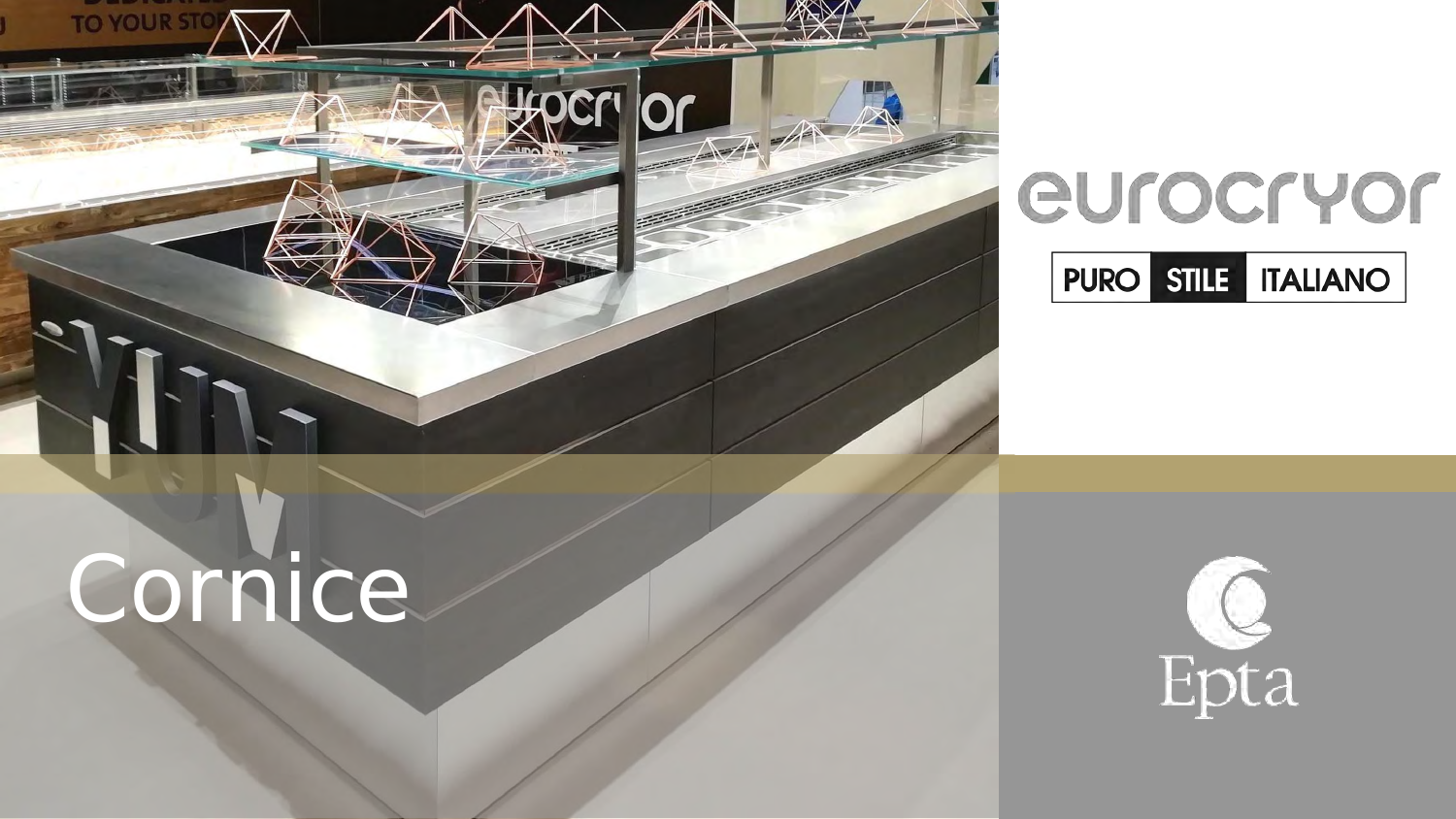PRODUCT OVERVIEW



<span id="page-1-0"></span>

# The solution for the «food to go»

 $\widehat{\mathbf{u}}$ BACK TO SUMMARY It is not to be relied on by any third party without Epta prior written consent. Marketing 09/2020<br>It is not to be relied on by any third party without Epta prior written consent. Marketing 09/2020



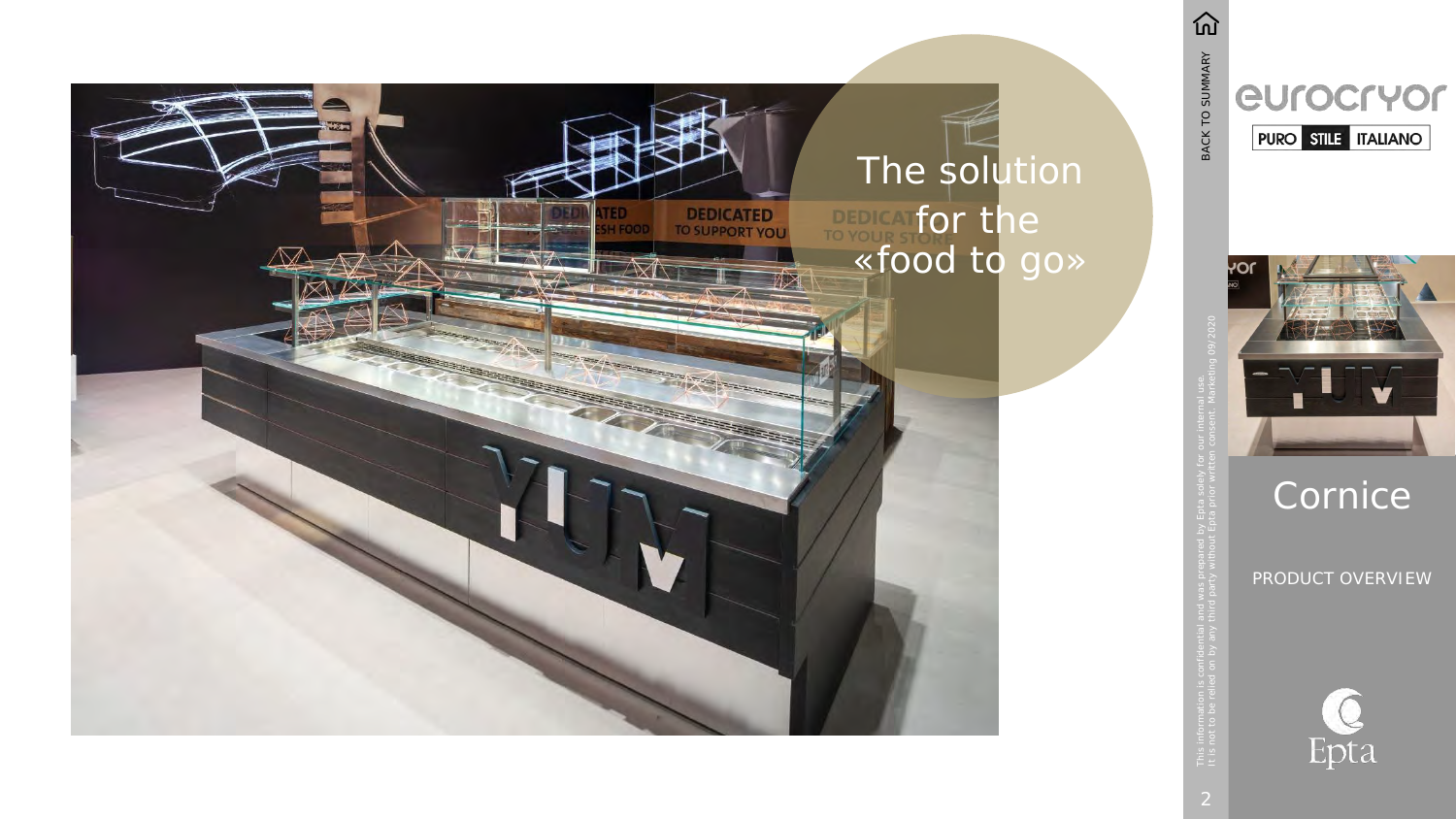PRODUCT OVERVIEW





# Overview | Highlight

**Cornice** is a dedicated «food-to-go» island thought to satisfy different request of quick ready meal.

| Dedicated to Cross-<br>Merchandising | The solution for the<br>«food to go» | Customizable aesthetic |
|--------------------------------------|--------------------------------------|------------------------|
| Outstanding quality<br>details       | Easy to clean                        | Remote and plug-in     |



仞 BACK TO SUMMARY eurocryor  $|PURO|$  stille Italiano $|$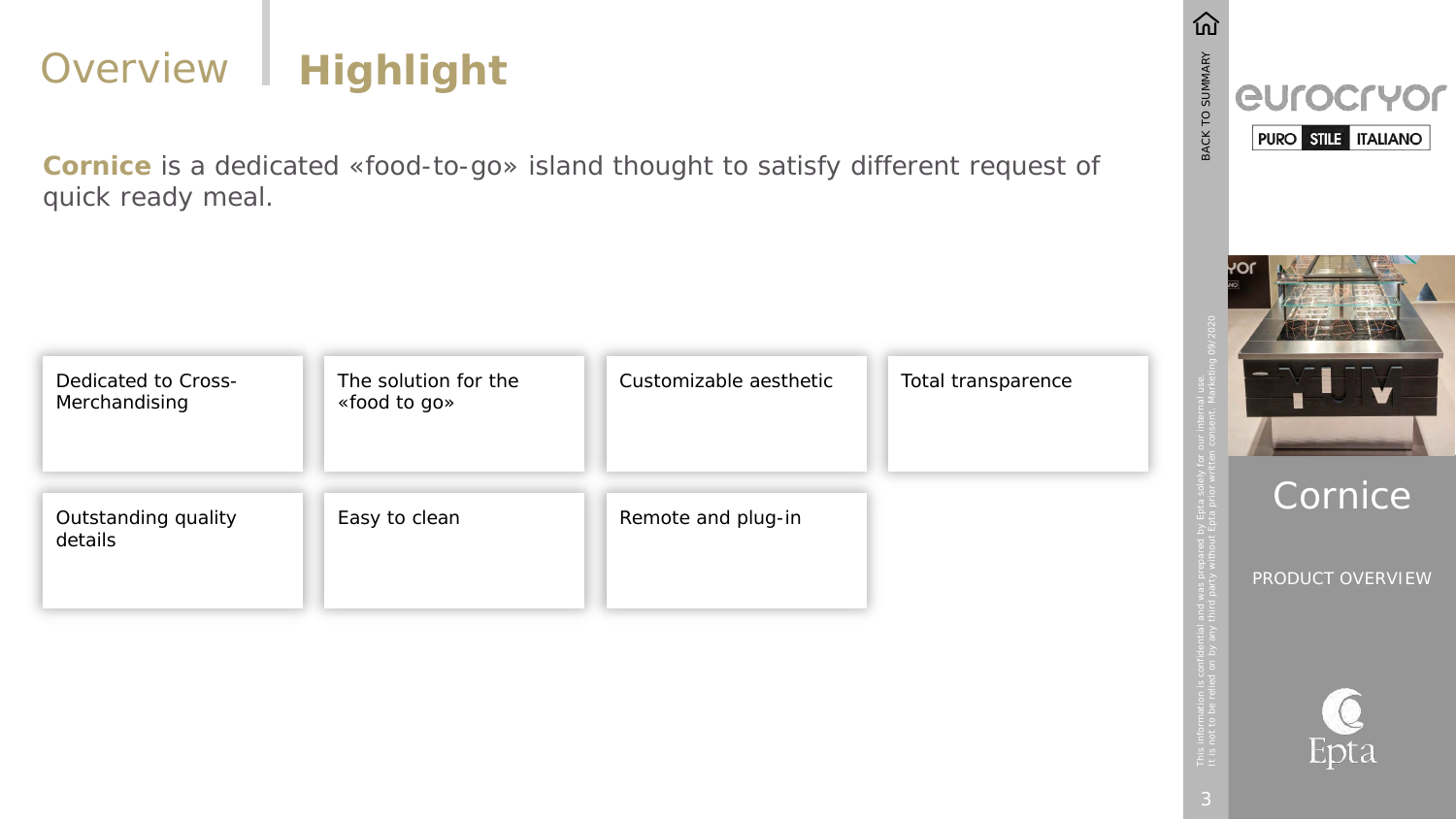PRODUCT OVERVIEW





## Overview | Product range

**CORNICE is available in three different solution:**

**CORNICE** refrigerated island

**CORNICE** hot semivertical end of line

**CORNICE** dry end of line



仞 **BACK TO SUMMARY** eurocryor  $\sqrt{\mathsf{PURO}}$  still $\frac{1}{2}$  italiano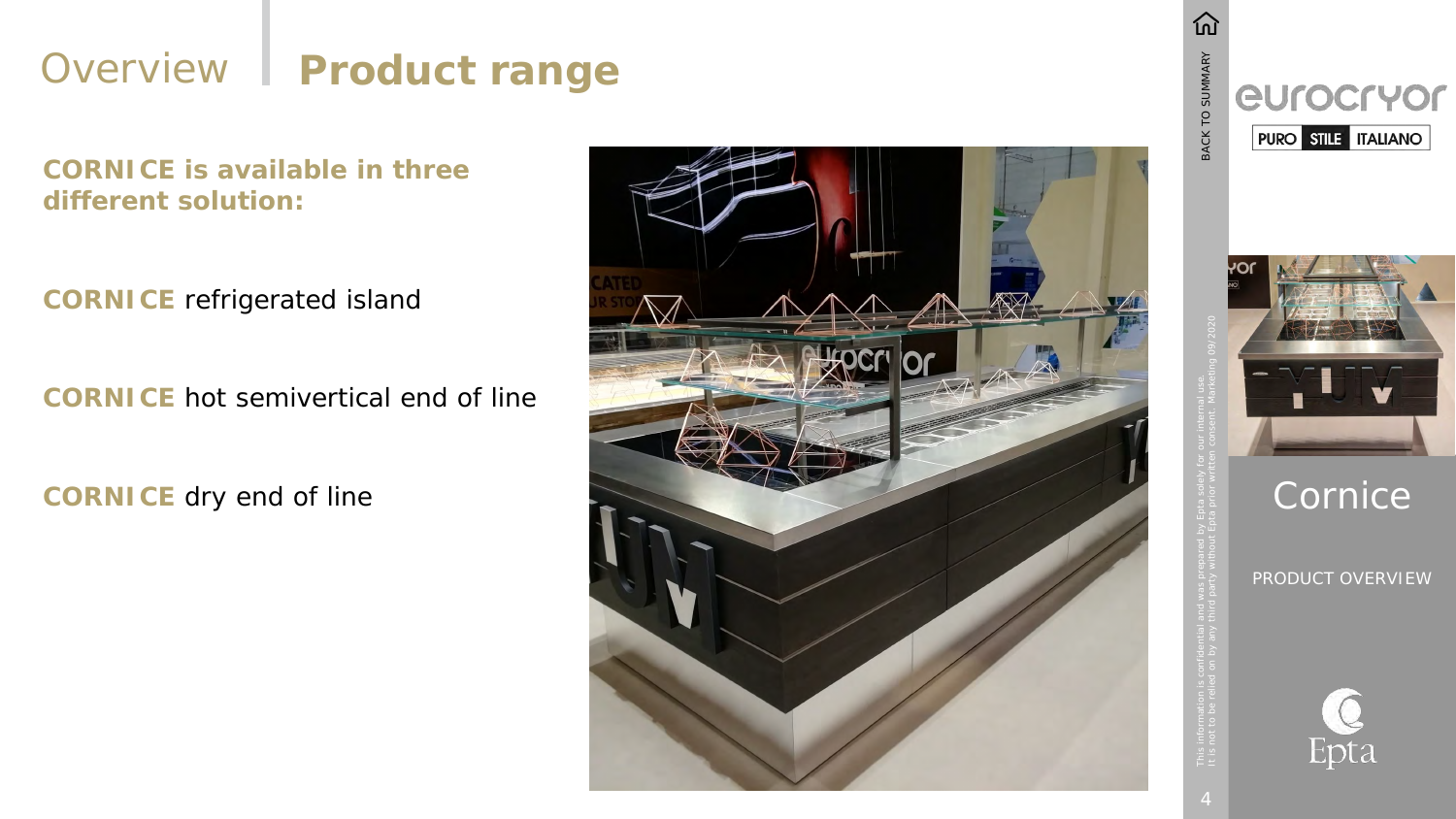PRODUCT OVERVIEW





# Overview | Main features

- **A 360 ° solution**
- **Cross -merchandising**
- **Customizable aesthetic**
- **Total transparence**
- **Outstanding quality**
- **Cleanibility**



仞 BACK TO SUMMARY eurocryor  $\sqrt{\mathsf{P U R O}}$  still traliano